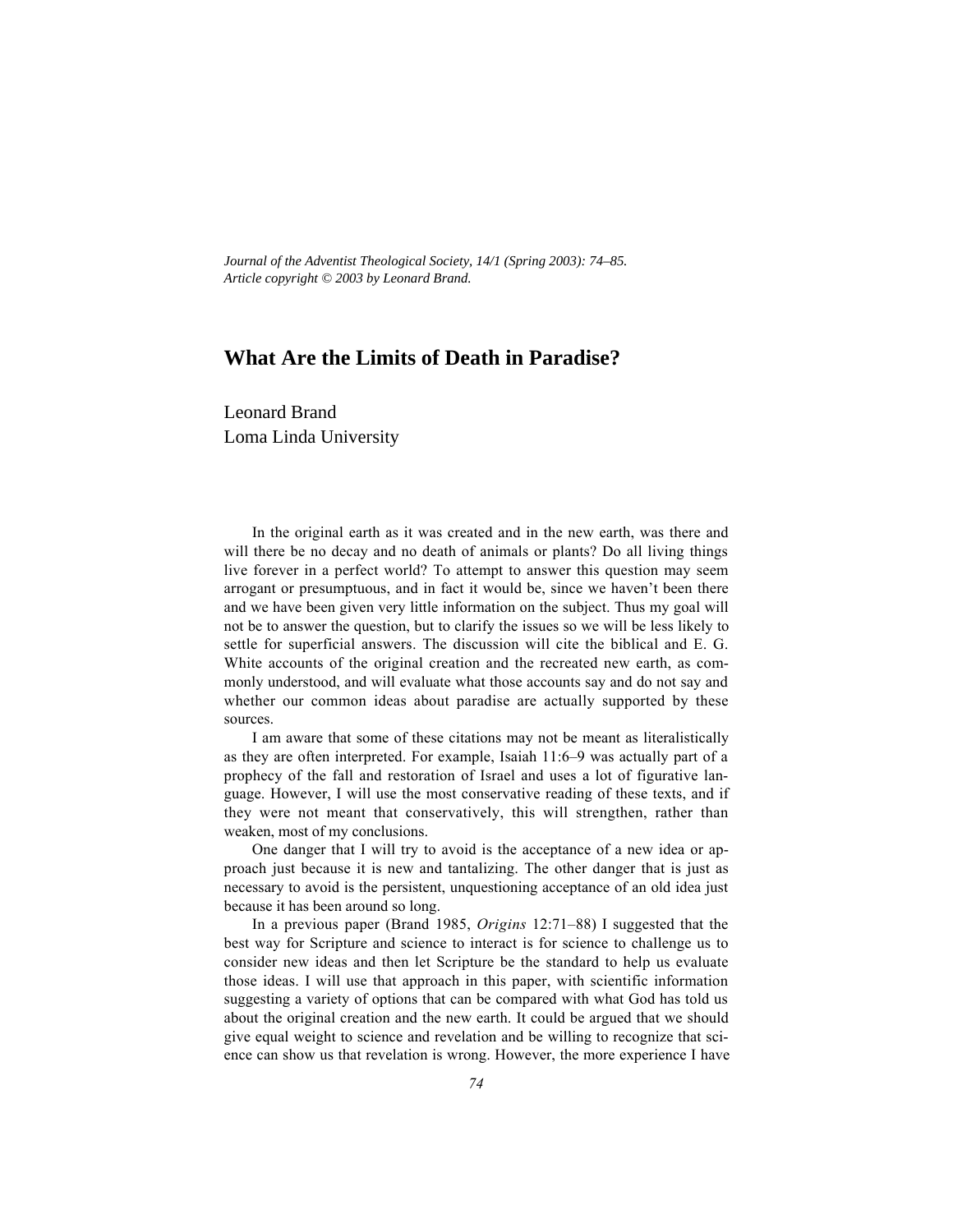in science and the more Jesus becomes real to me, the more naive that approach appears. For instance, in the topic under discussion in this paper, our experience with death has been limited to one ecological system that involves death for every creature. Our ability to scientifically analyze the issues is limited to that one ecological system. We can suggest some of the implications of a different system, but we have no ability to determine whether or not God could make such a system work. $<sup>1</sup>$ </sup>

We will also examine several hypotheses and evaluate the factors for and against each one. This multiple hypothesis approach helps us avoid superficial reasoning; e.g., if the evidence is against one hypothesis, there is a tendency to jump to an opposite hypothesis without realizing that there might be several other possibilities along the way that need to be considered.

#### **The Revealed Information about Paradise**

The following sentences from the Bible (NIV) and E. G. White are often cited by Adventists who comment on this question:

*Steps to Christ* 9. "The fair earth, as it came from the Creator's hand, bore no blight of decay or shadow of the curse."

*Patriarchs and Prophets* 62. "As they witnessed in drooping flower and falling leaf the first signs of decay, Adam and his companion . . . The death of the frail, delicate flowers was indeed a cause of sorrow; but when the goodly trees cast off their leaves, the scene brought vividly to mind the stern fact that death is the portion of every living thing."

*Early Writings* 18 [in a vision in which she seemed to be on the new earth]. "I saw another field full of all kinds of flowers, and as I plucked them, I cried out, 'they will never fade.' Next I saw a field of tall grass, most glorious to behold; it was living green and had a reflection of silver and gold, as it waved proudly to the glory of King Jesus. Then we entered a field full of all kinds of beasts—the lion, the lamb, the leopard, and the wolf, all together in perfect union. We passed through the midst of them, and they followed on peaceably after."

Isaiah 11:6–9. "The wolf will live with the lamb, the leopard will lie down with the goat, the calf and the lion and the yearling together; and a little child will lead them. The cow will feed with the bear, their young will lie down together, and the lion will eat straw like the ox. The infant will play near the hole

 $\frac{1}{1}$  $<sup>1</sup>$  Some might claim that God, because He is God, can do anything, so He can make any system</sup> we may imagine work the way we think it should work. However, the more scientists accrue evidence revealing the astonishing extent to which we are "fearfully and wonderfully made," the clearer it becomes that everything about God's creation was carefully planned to be "good." In a multitude of instances organisms work within very close tolerances, and if those tolerances are exceeded in some way, the organisms fall sick or die. This suggests that while there may be many ways God might devise to make a system work, there are many more ways that wouldn't work. God chose none of *those* ways, but only the "good" ways.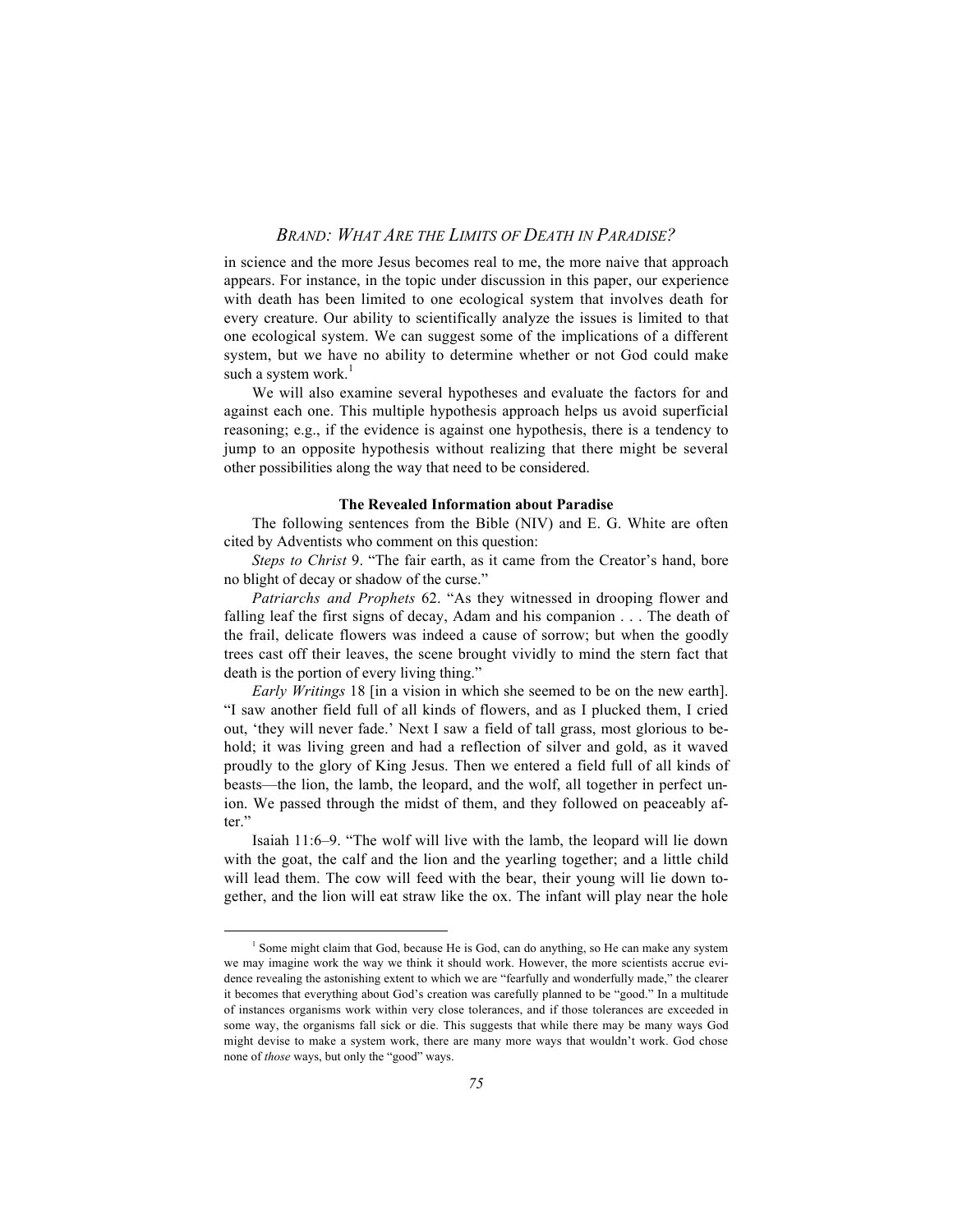of the cobra, and the young child put his hand into the viper's nest. They will neither harm nor destroy on all my holy mountain, for the earth will be full of the knowledge of the Lord as the waters cover the sea."

Isaiah 65:25. "The wolf and the lamb will feed together, and the lion will eat straw like the ox, but dust will be the serpent's food. They will neither harm nor destroy on all my holy mountain, says the Lord."

*Patriarchs and Prophets* 68. "To Adam, the offering of the first sacrifice was a most painful ceremony . . . It was the first time he had ever witnessed death, and he knew that had he been obedient to God, there would have been no death of man or beast."

*Counsels on Diet* 396. "One animal was not to destroy another animal for food."

Revelation 21:4. "He will wipe every tear from their eyes. There will be no more death or mourning or crying or pain, for the old order of things has passed away."

*Great Controversy* 676 (commenting on Isaiah 11:6, 9). "Pain cannot exist in the atmosphere of heaven. There will be no more tears, no funeral trains, no badges of mourning."

Several specific conditions in paradise are described above:

Several mammals are listed that will not hurt each other or us. Poisonous snakes will not harm us. Lions will eat vegetable matter. Animals will not destroy each other for food. Serpents will eat dust.<sup>2</sup> There will be no pain or tears. Flowers will not fade. There will be no decay.

We sometimes interpret this to mean that no creatures of any sort or plants will ever die in the new earth, and there will not even be any decay of vegetable matter. Is this conclusion the only one consistent with the brief prophetic comments, or have we read too much between the lines? Several issues will be considered in this article:

I) Will there be a decay process that recycles nutrients?

 $\frac{1}{2}$  $2$  In Gen 3:14 the serpent's eating dust and in Mic 7:17 the serpent's licking dust "like the crawling things of the earth" [NRSV] seem metaphorical rather than literal. Creatures with their mouths close to the ground necessarily end up with dust in their mouths, whether or not they deliberately eat it. In Gen 3:14 this eating of dust is a punishment. Does this mean serpents will still be punished in the renewed paradise? One might suggest that worms eat dirt, so perhaps serpents will be more like worms. However, more accurately, worms enrich soil by eating and digesting decaying matter, and they don't thrive in dust. What's more, the biblical references to worms seem more likely to be referring to maggots than to earth worms.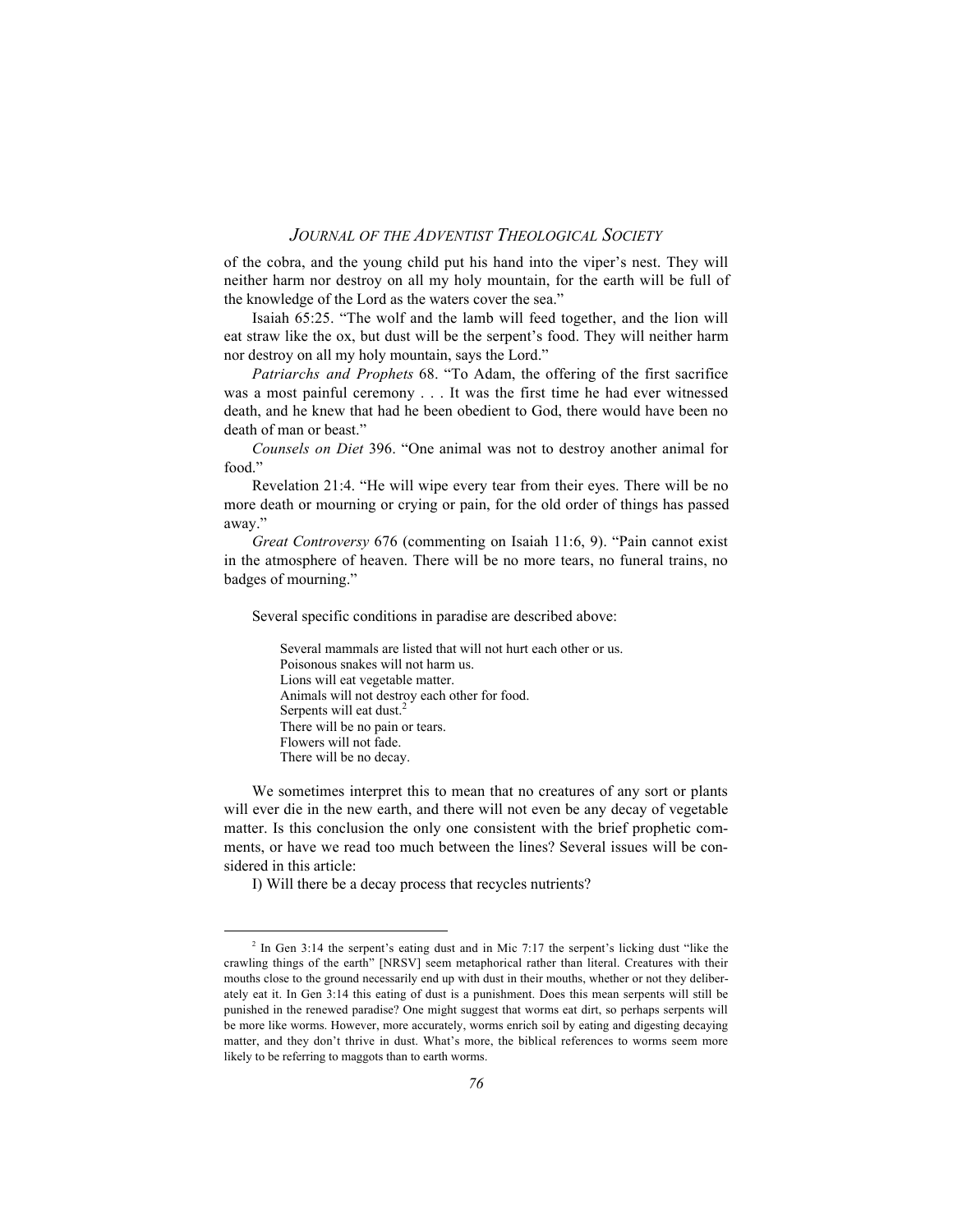II) Will no animals at all be eaten, or might this apply only to higher animals?

III) Will mammals and other animals not only be free from predation, but also live forever?

For each of these issues we will outline several options, then evaluate each option in relation to revealed information.

This discussion will assume that the new earth will be a recreation of the original earth and its biological realm as it was before sin. If this is indeed the case, then it is fair to compare our biological world with the biblical statements about the new earth and evaluate the implications of the changes that may have occurred as the result of sin. I am also assuming that God did not completely overhaul the nature of life after sin, but that the biological world now is approximately as it was at creation, except for the degenerative effects of sin. Thus, even though there may have been a lot of change, the changes that occurred will not be totally mysterious but will be at least potentially understandable as our scientific knowledge improves. It should be possible for us to suggest plausible genetic mechanisms for at least some of the changes. Our task here will be to ascertain the nature of those degenerative changes in terms of decay and death.

What follows is not frivolous. We have been far too ready to make assumptions about life in paradise that are based more on our theological speculations or our fantasies than on serious consideration of the magnificent and intentional order of God's creation.

#### **I. Decay**

What became of apple cores in the Garden of Eden? It does not seem reasonable to suggest that they accumulated and lasted forever. Do the statements indicating no decay in Eden refer to the decay involved in recycling nutrients, or is that trying to make them mean much more than was intended? In *Patriarchs and Prophets* (62) the first signs of decay are given as falling leaf and drooping flower, indicating changes in the plant world, and these were the beginning of the spread of death to things that did not previously die. The falling leaves reminded Adam and Eve that they too would die. Does the use of the term "decay" in these references and others like them refer to the bacterial breakdown and recycling of organic refuse (apple cores; dung; fallen twigs), or is this more likely a general reference to the intrusion of death and suffering into the creation? Perhaps we tend to read our specific, technical definitions into words that were used with a more general meaning.

If we interpret the statements discussing decay as referring to the specific process of bacterial recycling, this has a number of implications that should not be ignored. The original diet of man included fruit and grain. All fruit begins with flowers, and the flower petals die and fall off to make room for the fruit.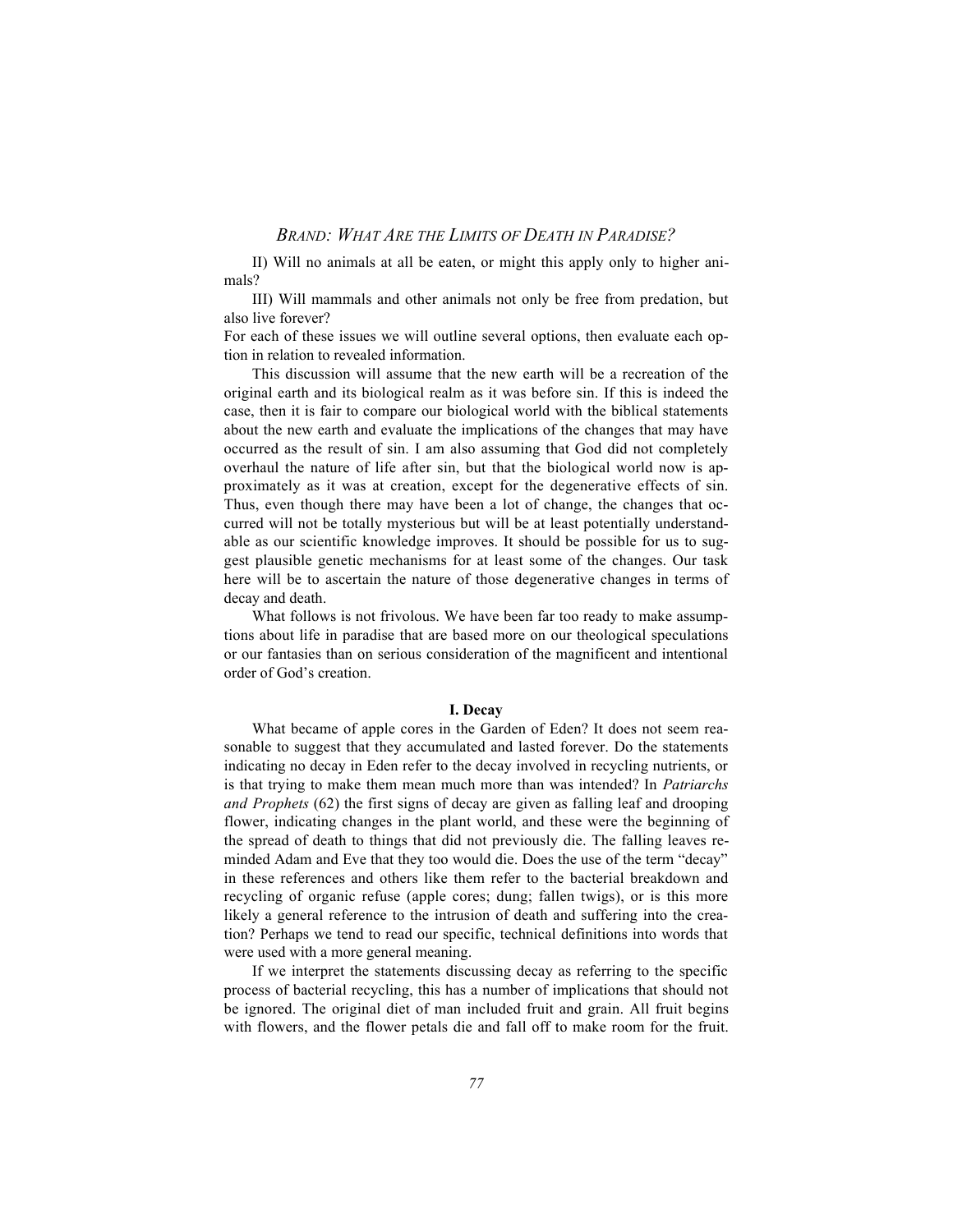Then, after the fruit is eaten, there is usually some waste part of the fruit that is not edible. An analogous process is involved in the growth and eating of grain.

If "flowers never fading" means that each individual flower will last forever, then there could never be any fruit or grain. If flower petals do fall they will need to be recycled or they will accumulate indefinitely. There likely would be other organic waste matter as well. Will nobody ever accidentally break a twig from a tree? Or will there be twigs that need to be recycled? Today trees lose small twigs and lower branches as the tree grows. All trees also make new leaves to replace old ones. Deciduous trees do this each year, but conifers are continuously replacing needles with new ones. Did this begin only after sin, or did trees always have a renewal process like conifers have? The same process occurs with animal hair (including human hair). Did animal hair never wear out in Eden, or were animals made to renew their fur coats periodically? What became of the old hair? Did every cell in our bodies live forever, or were there continual renewal processes, as is presently true, with replacement of old cells, and phagocytes that remove damaged cells?

Dung beetles have a life cycle that is designed around the recycling of dung. They form balls of dung that they bury in the ground, and then they lay their eggs in them. There are countless types of insects that live by recycling dung, dead wood, dead organisms, or other types of organic waste. Either they were designed for that function, or those adaptations have developed (evolved) since sin.

This paper will explore the following options:

1) There was literally no decay, and thus there were no animal wastes, no organism ever died, and each flower, plant, leaf, twig, and mosquito lived forever.

2) There was generally no decay, but there were biological mechanisms to care for the occasional fallen twig or leaf or flower.

3) The flower to fruit cycle, the replacement of leaves and hair, the production of animal wastes, the continual replacement of old or damaged cells in organisms (including scavenging of these cells by other cells designed to do so), and the recycling of these were normal processes in Eden.<sup>3</sup>

4) Scripture has nothing to say on this issue.

## **II. The Limits to Predation**

The Biblical statements indicating that mammals will not eat each other are certainly consistent with an absence of pain and suffering. Mammals and birds

 $\overline{\phantom{a}}$ <sup>3</sup> Do the E. G. White statements referring to changes that occurred after sin fit best with Webster's first definition of decay—gradual loss of strength, soundness, health, or beauty—or with the second definition—to rot or decompose? After sin began to affect the earth, did trees begin to lose more leaves than required for normal replacement, and did flowers begin to wilt and look ugly before falling off to make way for fruit? Might the statements about fading flowers mean that there will always be beautiful flowers, rather than that each individual flower will last forever?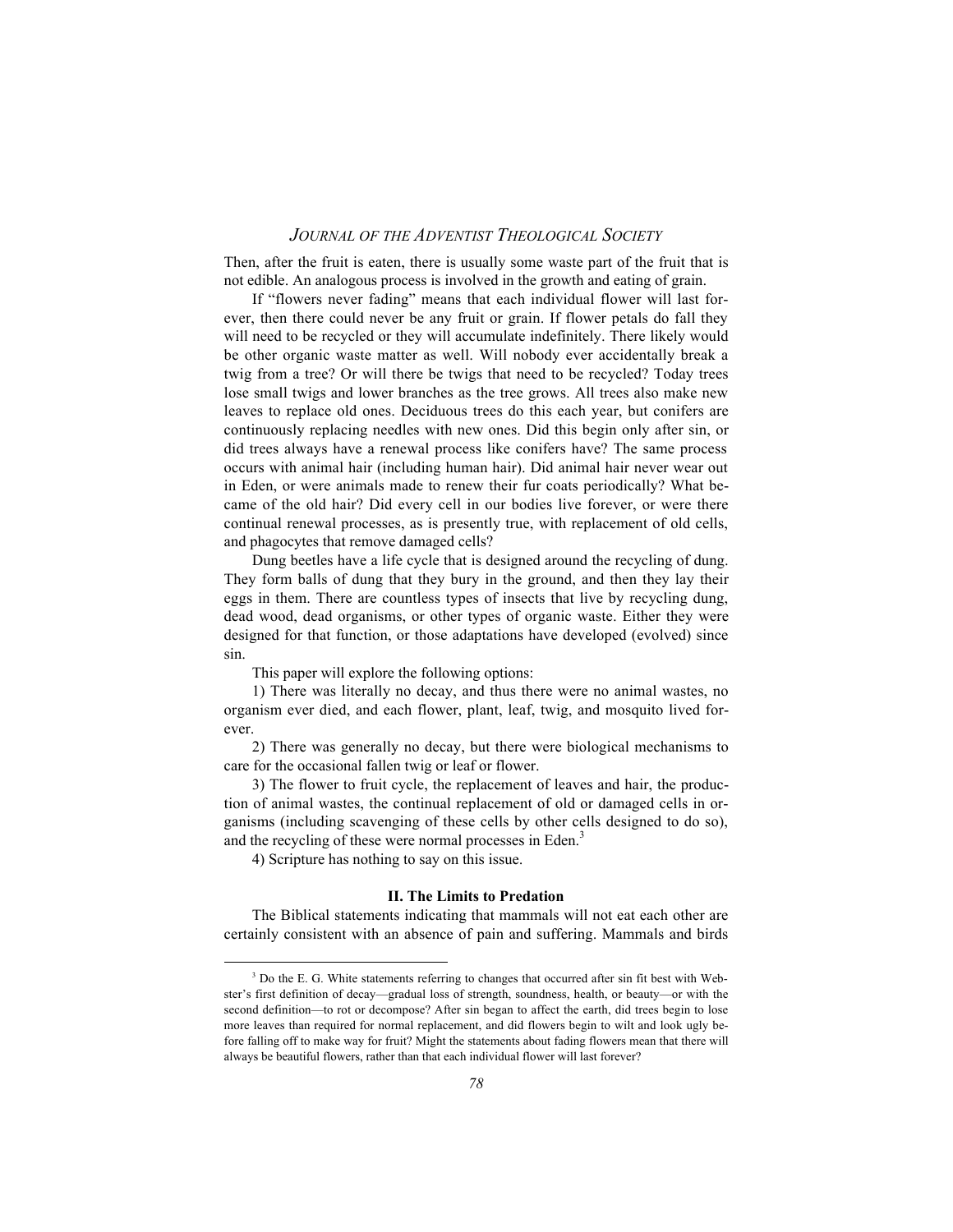give indication of fear, pain, and suffering associated with predation. Also, those mammals and birds that have long-lasting pair bonds sometimes show evidence of a sense of loss after a mate or a parent dies. Does this mean that no animals ever will eat each other? What about bats and anteaters, which have very specialized adaptations for catching and eating insects? Will they still eat insects; did they eat insects in the garden of Eden; or were they originally quite different, and have their insect-eating adaptations developed (evolved) since sin?

One way to examine this question is to consider the highest level of life that can be eaten by other organisms without results that are evil in a moral sense: without causing pain and suffering.

| Man             | highest level of intelligence; spiritual nature                                                                                    |  |  |
|-----------------|------------------------------------------------------------------------------------------------------------------------------------|--|--|
| Mammals         | intelligent behavior; some with strong bonds to mother or mate                                                                     |  |  |
|                 | (love); some act like they have some ability to perceive death                                                                     |  |  |
| <b>Birds</b>    | much more instinctive (automatic) behavior than mammals, but<br>more intelligent than reptiles; some have bonds to a specific mate |  |  |
| Reptiles,       | more intelligent than fish, but without bonds to other specific in-                                                                |  |  |
| Amphibians      | dividuals (love); no concept of death                                                                                              |  |  |
| Fish            | vertebrates, but with largely instinctive behavior                                                                                 |  |  |
| Invertebrates   | organisms with power of movement, but no intelligent thought or                                                                    |  |  |
|                 | appreciation of pain or fear                                                                                                       |  |  |
| Sessile Animals | invertebrates that do not move around                                                                                              |  |  |
| Plants          | sessile organisms; no brain or sense organs                                                                                        |  |  |
| Fruits          | periodically renewed resource; produced in excess                                                                                  |  |  |

What is it about death by being eaten that is evil? Since eating fruit was a part of God's original plan for us, it must be all right to eat some types of living tissue. The question is, what feature defines the limit of what can be eaten without introducing evil into nature? Animals move and plants generally do not—is the ability to move the dividing line? Probably not, since some plants have at least some parts that move, and it seems like it would take more than movement to define the limit of what can be eaten. If a bat eats an insect, is that a morally evil action, or were insects designed to fill a role in nature equivalent to mobile plants? Insects and other invertebrates will instinctively try to escape from predators, but this does not mean they understand death, or that they suffer when caught like higher animals do. Invertebrates certainly do not have any sense of what death is, nor is it likely that they feel any loss at the death of another insect. Death of any kind now reminds us of our own mortality, but when humans have immortality in the new earth perhaps we will look at things more objectively and recognize that the death of insects has no moral significance and causes no suffering to the insect.

In contrast to insects, the death of mammals has much more significance. Since baby mammals are very dependent on their parents for a time, the death of a mother results in the slow and painful death of her young. Some mammals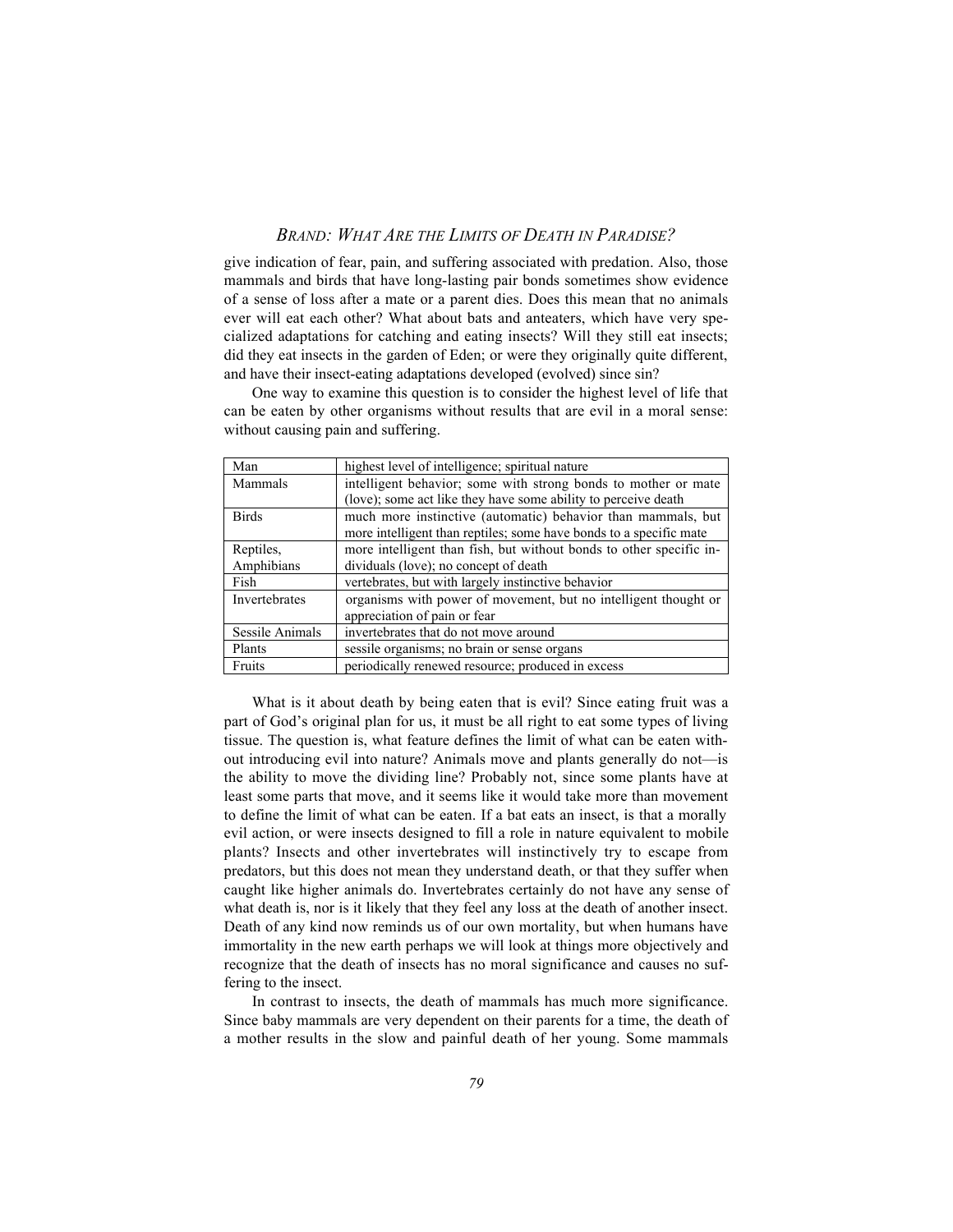have very strong bonds between mother and young and between mates, and when a mate or parent dies, at least some mammals act as if they perceive something of the meaning of death. The pain and suffering caused by predation of mammals by other animals is certainly difficult to reconcile with a perfect creation, and all of the examples mentioned in the Scripture texts quoted above are mammals. Perhaps mammals were created with behavioral controls that prevented them from attacking each other, and these controls broke down as the result of sin.

If insects were subject to predation in Eden, where, between insects and mammals, was the limit of predation? The specific animals that are listed in the revealed descriptions of paradise are mammals, except for the statement that "one animal was not to destroy another animal for food." In this statement was the word "animal" used in the precise zoological sense of animals as compared to plants? Or was the common layman's use of the word "animal" to mean "mammal" closer to what she had in mind?

Some birds also have strong pair bonds, and according to Konrad Lorenz some even react to the death of a mate in much the same way as a human would. Reptiles, amphibians, and fish are much more instinctive in their behavior, so perhaps their death does not have the moral significance of intelligent, warmblooded animals. However, the killing and eating of reptiles by other animals is still difficult to reconcile with a world of peace and love.

Some of the possible options are:

1) Only plants could be eaten; no animals were ever eaten, including invertebrates. Animals that are specialized for eating insects, like anteaters and bats and spiders, have developed those adaptations since sin; baleen whales have also developed their baleen structures and the rest of their filter feeding mechanism; all filter-feeding invertebrate animals (a filter that catches food items, including other animals, out of the water) have changed from their original structure to become filter-feeders. Insect-eating plants, such as the pitcher plants and Venus fly traps, have also evolved those adaptations since sin.

2) Insects and other invertebrates were part of the food chain, along with plants. No vertebrate animals were ever eaten by other animals. Behavior patterns that maintained this limit of predation began to break down after sin, along with man's predation on animals. If invertebrates were originally a source of food for other animals, this eliminates the need to evolve all of the filter-feeding and other mechanisms involved in the eating of invertebrates.

An important question that still remains is how much change is required to develop, from the created animals, the vertebrate predators that exist now? It is often assumed that this requires a lot of anatomical changes, but that is not necessarily true for many vertebrates. Possibly the change to a predatory life style involved largely behavioral changes, with limited anatomical change. A common objection to this idea is the observation that in mammals there is considerable difference between the digestive systems of carnivores and herbivores. It is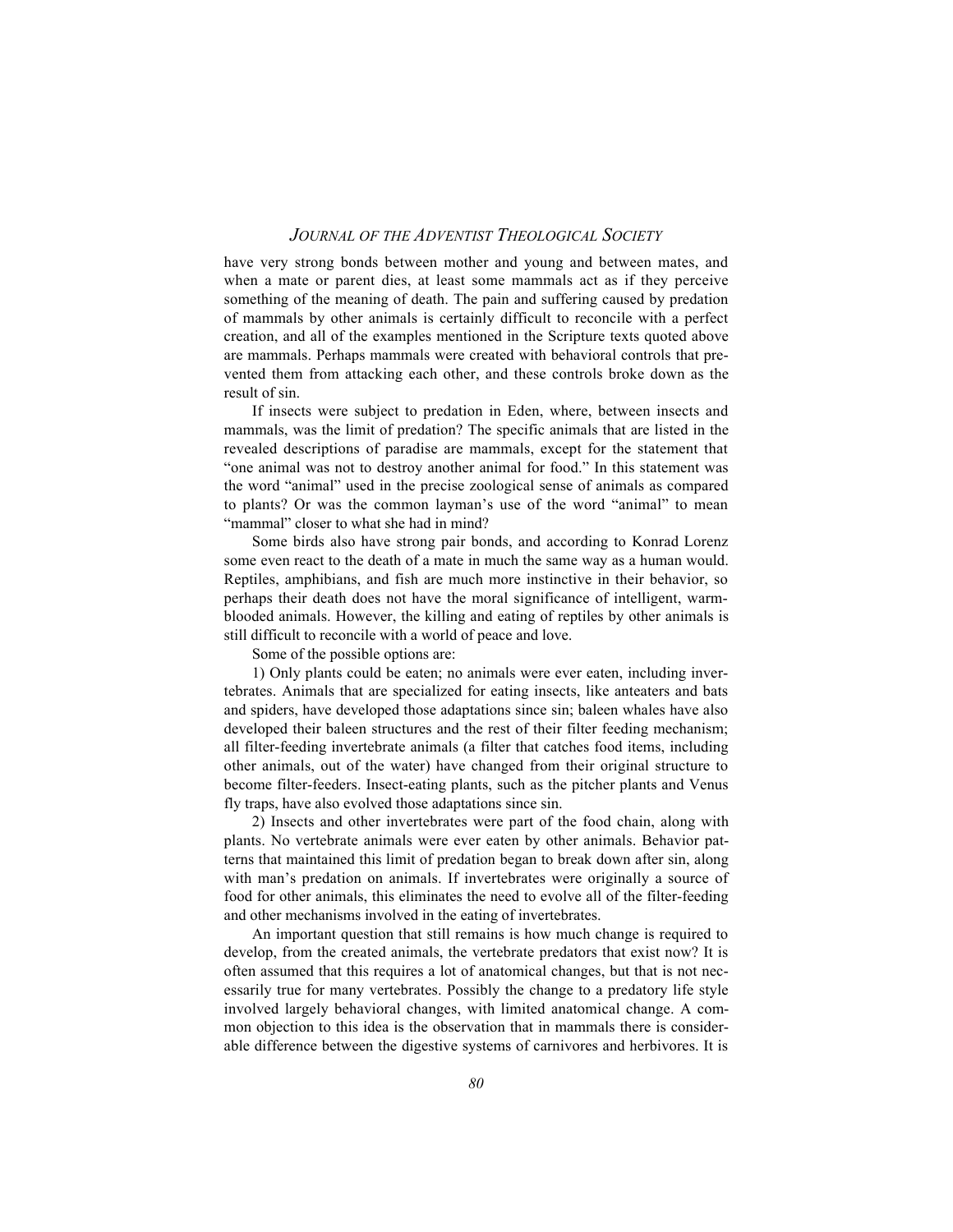sometimes claimed that this difference between carnivore and herbivore digestive tracts would have to have developed since the beginning of sin. Closer inspection doesn't seem to support this conclusion. Mammals can be grouped roughly into four categories, based on what they eat:

| a. Grass, leaves   b. Fruit, roots, fungi, seeds, inver-   c. Carrion   d. Mostly live |         |
|----------------------------------------------------------------------------------------|---------|
| tebrates, occasional meat                                                              | animals |

The big difference in digestive tracts is between group a and b, not between b and c, or between c and d. The herbivores in group a (cow family [Bovidae], deer family [Cervidae], horses and their relatives, rabbits and hares, rodent subfamily Microtinae, etc.) have specialized features for dealing with the indigestible plant cell walls in grass and leaves. These features include longer intestines, and generally some type of fermentation system where bacteria and protozoa break down the plant material into substances that mammals can use as an energy source. Some also chew the cud—chew and swallow the products from the fermentation chamber—including the Bovidae, Cervidae, and rabbits and hares. Perhaps the animals in groups b to d were originally all vegetarian (but not grass-eaters), and those that were anatomically capable of changing to meat eating made the change. The shearing and stabbing teeth of carnivores have perhaps been accentuated by natural selection, but their original function was the dismantling of fruit, etc. Some mammals that eat very little meat have large and powerful canine teeth. Also pet African lions and other carnivores have been raised on vegetarian diets and remained healthy—carnivores don't necessarily need meat.

3) This option is like the last one, but includes some lower vertebrates on the menu. Perhaps cold-blooded vertebrates could be eaten by other animals in Eden—at least those types that do not exhibit any parental care or other bonding-like behaviors. And perhaps the carrion feeders like vultures have always been the garbage clean-up crew.

#### **III. Death**

The issue of the limits of death in paradise needs to be considered in its own right, aside from the question of predation. Some individuals believe that on the new earth, if we are about to accidentally step on an ant, an angel will be sure to move the ant aside. I have no doubt that angels are capable of being that alert, but is that really the way it will be? The discussion under the subject of predation is also pertinent here, in the sense that death has a different significance for invertebrates then it has for thinking, loving mammals. But there are other issues involved as well. What does the tree of life mean for humans? We will need to eat of the tree of life in order to live forever. In *Patriarchs and Prophets* it says, "In order to possess an endless existence, man must continue to partake of the tree of life. Deprived of this, his vitality would gradually diminish until life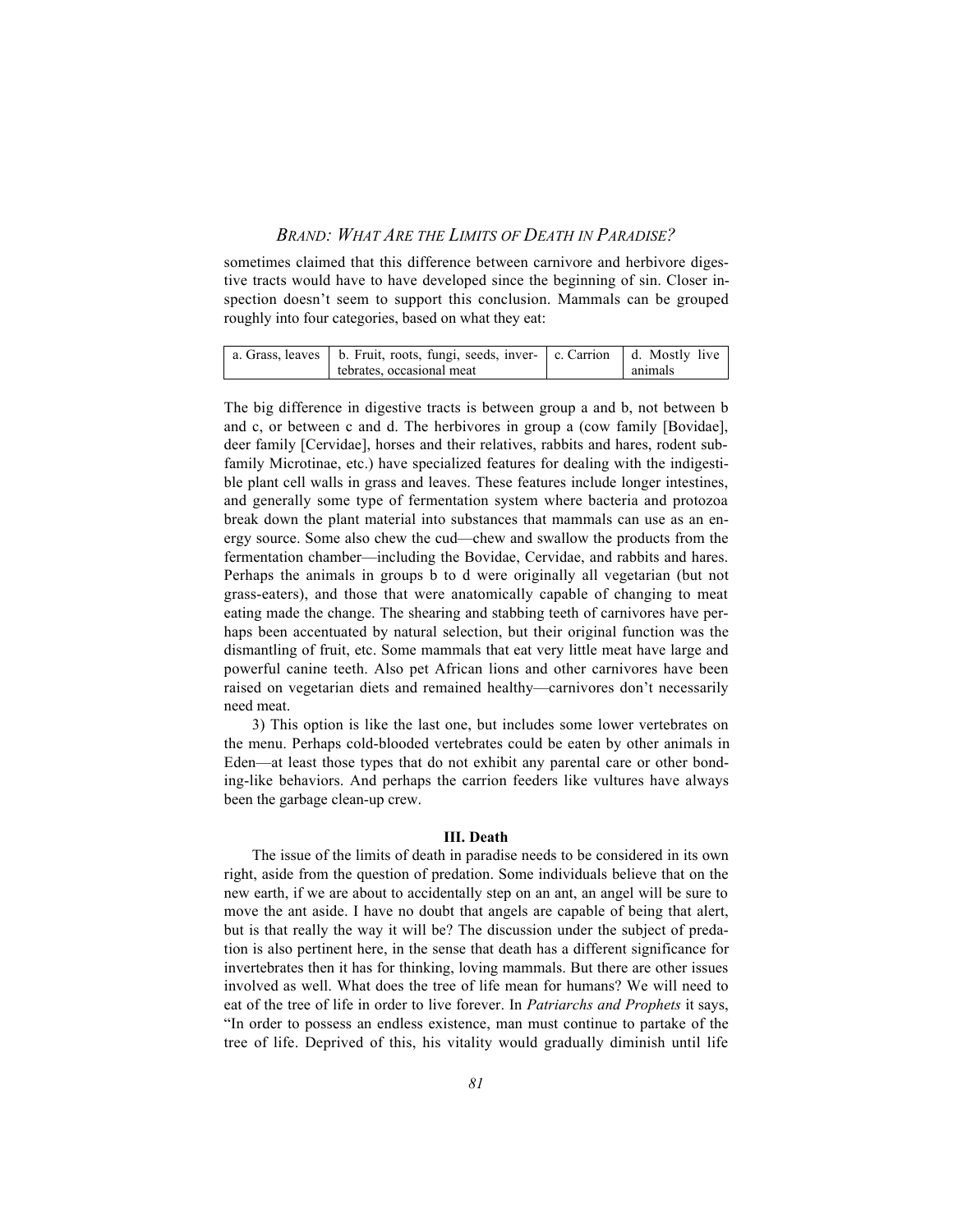should become extinct" (60). Is the tree of life just symbolic, or does it have some real function? My favorite hypothesis is that the fruit of the tree of life contains a set of enzymes that activate a renewal or replacement mechanism in the cells of our bodies that prevents aging.

What about mice, lizards, and bluejays—do they live forever without eating from the tree of life? Perhaps the mice and other small animals gather from around the world periodically to eat from the tree of life, but that doesn't seem highly probable. Was there an alternate source of the "tree of life enzymes" for non-human animals? Otherwise it would seem quite inconsistent that humans would have to eat from the tree of life, but other animals would live forever without doing so. On the other hand, another possibility is that man's relationship to the tree of life is different from other animals, for the same reason that man has to use intelligence to accomplish many things that other animals do instinctively. If that is true, then perhaps humans need the tree of life, but other (non-rational, non-spiritual) animals live forever without the tree of life.

There are other implications, as well, if animals were originally intended to live forever. If that were true, then either the universe would have to expand forever, exponentially, so the excess animals could be moved to new homes, or else reproduction would have to stop when the earth was adequately supplied with animals. Of course this problem exists for humans no matter how other animal populations were controlled. If humans had not sinned, at some point human reproduction would have to have stopped unless the universe is forever expanding.

The most direct statement pertinent to this question is in *Patriarchs and Prophets*—"It was the first time he [Adam] had ever witnessed death, and he knew that had he been obedient to God, there would have been no death of man or beast" (68). It would be helpful if we had been given a definition of just what was meant here by "beast." Did it mean domestic animals, mammals, or what? The part of the statement that says he had not witnessed death does not necessarily mean that no death of lower animals ever occurred down in their nests or burrows, and if Adam had not become subject to death he may have had quite a different perspective on the death of an insect or even a mouse.

Some of the options for the limits of death are:

1) Not only was there no predation, but no animals ever died. No insects will ever get accidentally stepped on, and even mice live forever.

2) Humans and other vertebrate animals (at least the higher, warm-blooded vertebrates) live forever. Plants and invertebrates all have a genetically determined life span (as is currently true), after which they die and are replaced by new offspring.

3) Humans (in addition to heavenly beings) live forever, and they do so because they eat from the tree of life. Higher vertebrates (perhaps all vertebrates) are not subject to predation, but all plants and most non-human animals have a genetically defined life span (as is currently true) and then quietly die and are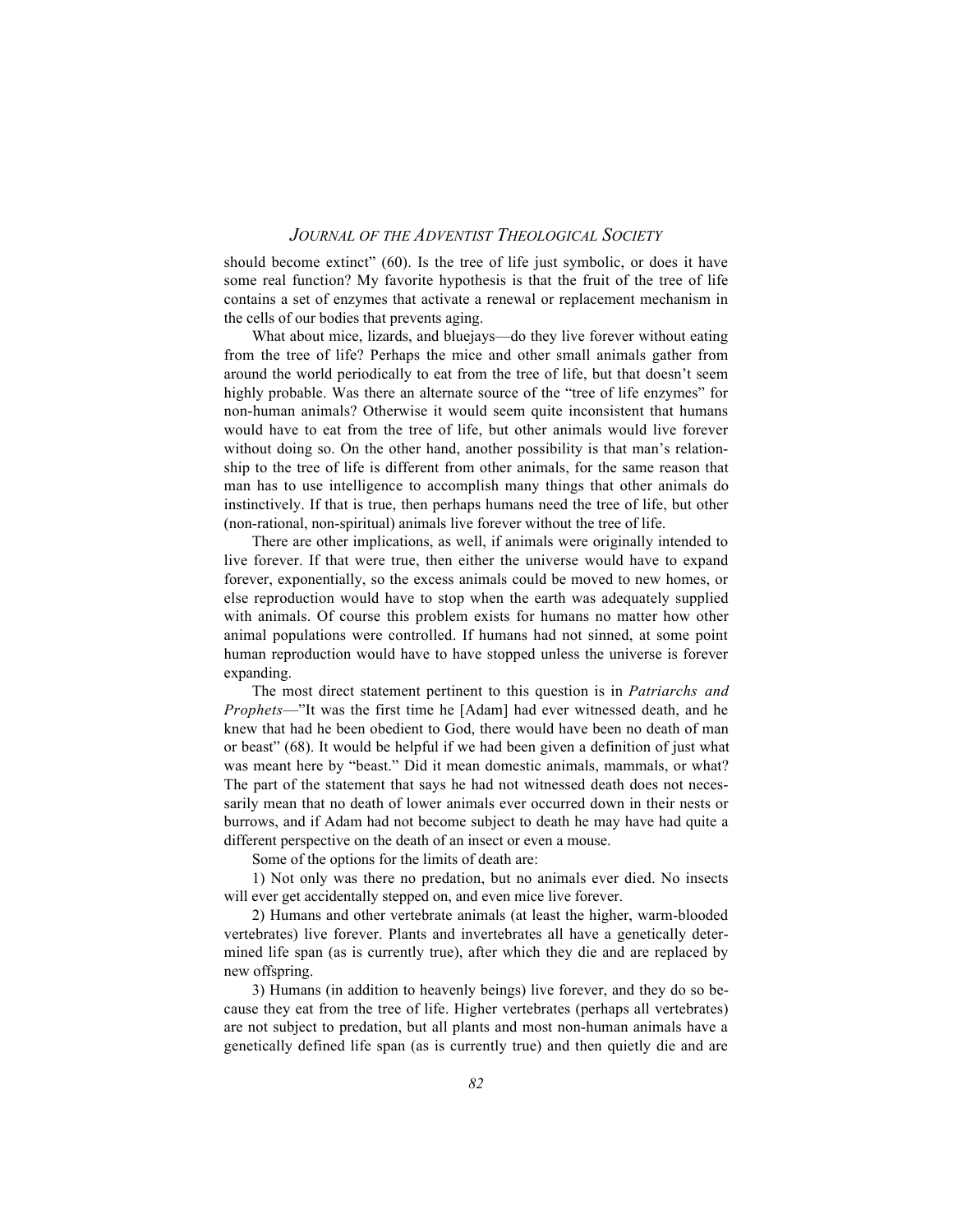recycled. Some mammals—and perhaps all—do not die. Carefully designed behavioral mechanisms limit predation to animals that do not suffer because of being killed, and death is limited to animals that do not understand the meaning of life and death. Synchrony in length of life within any given species reduces or eliminates the emotional pain of an animal losing a mate. Population control mechanisms are highly efficient and prevent overpopulation.

4) As in number 3, but all non-human animals are subject to death. They live out their genetically programmed life cycle, then quietly die and are recycled.

#### **Conclusions**

What do Scripture and E. G. White's writings tell us about these options, at least if we accept the more conservative interpretations?

A. The following hypotheses seem to be favored by many Christians. They are *consistent* with a literal reading of what has been revealed, but may not be *required* by the prophetic writings unless we read something between the lines of those statements that is not really there or insist on a literalistic meaning that may have never been intended by the authors. I don't see any biblical reason to accept these hypotheses. The term decay can readily be understood as meaning the gradual degenerative effects of sin, not bacterial recycling. E. G. White's exclamation (*Early Writings* 18) upon being shown flowers in the new earth that "they will never fade" doesn't sound like a theological revelation, but rather sounds like her spontaneous, exuberant reaction to the beauty before her.

- I. (option 1) There was literally no decay, and thus there were no animal wastes, no organism ever died, and each flower, plant, leaf, twig, and mosquito lived forever.
- II. (option 1) Only plants could be eaten; no animals were ever eaten, including invertebrates. Insect-eating plants and animals that are specialized for eating invertebrates, like anteaters and bats, spiders, and filter feeders, have developed those adaptations since sin.
- III. (option 1) Not only was there no predation, but no animals ever died. No insects will ever get accidentally stepped on, and even mice live forever.

B. The following hypotheses, in my current opinion, are not clearly refuted by even the most conservative, literal reading of the prophetic writings. We can only judge them according to our subjective concepts of what is morally evil about death and/or predation at various levels of life.

- I. (option 2) There was generally no decay, but there were biological mechanisms to care for the occasional fallen twig or leaf or flower.
- I. (option 3) The flower to fruit cycle, the replacement of leaves and hair, the production of animal wastes, the continual replacement of old or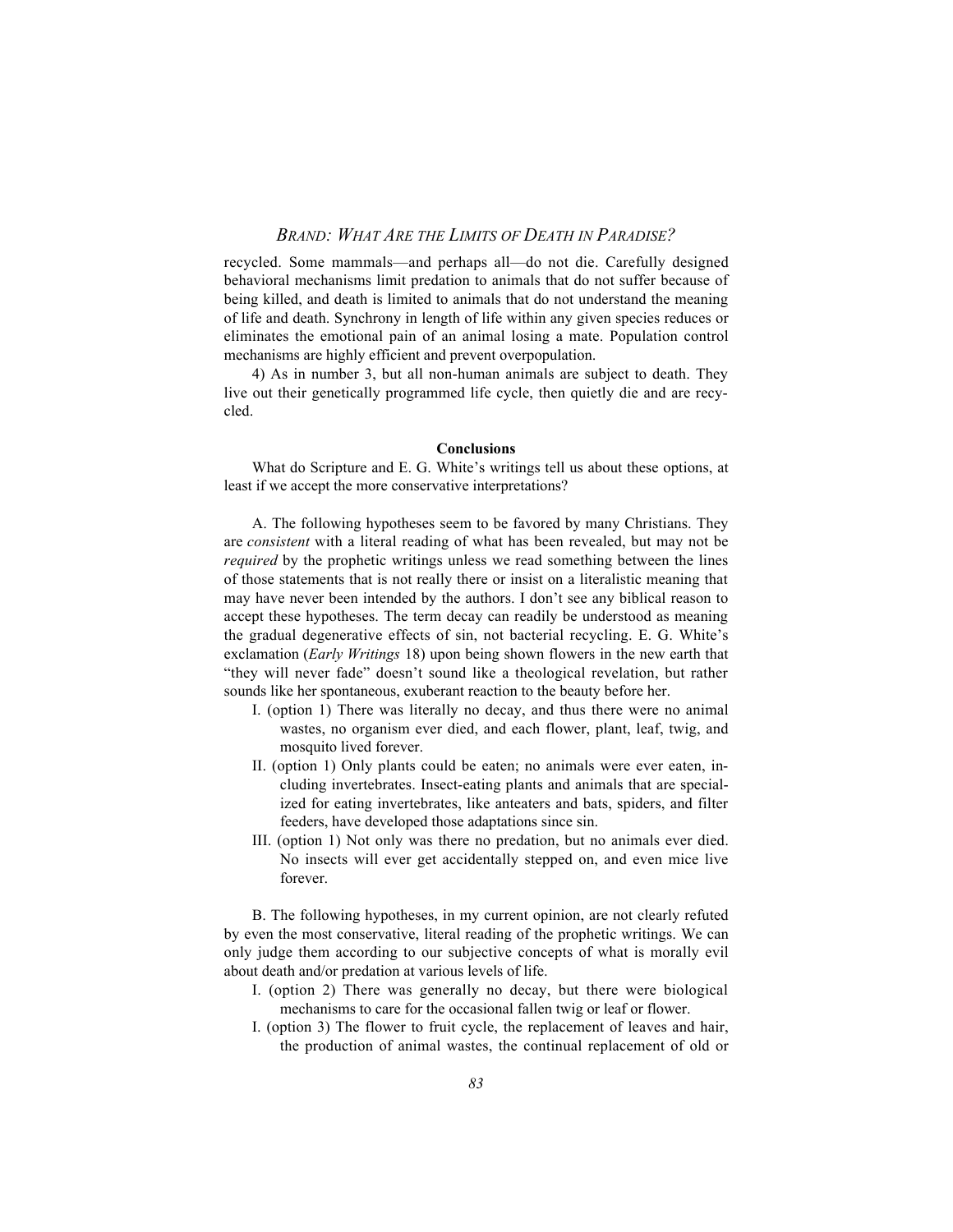damaged cells in organisms (including scavenging of these cells by other cells designed to do so), and the recycling of these were normal processes in Eden. After sin began to affect the earth there was a gradual loss of strength, soundness, health, or beauty; trees began to lose more leaves than the normal replacement, and perhaps flowers began to wilt and look ugly before falling off to make way for fruit. Or perhaps the statements about fading flowers means that there will always be beautiful flowers, not that each individual flower will last forever.

- II. (option 2) Insects and other invertebrates were part of the food chain, along with plants. No vertebrate animals were ever eaten by other animals. Behavior patterns that maintained this limit of predation began to break down after sin, along with man's predation on animals.
- II. (option 3) Some lower vertebrates, in addition to the invertebrates, were eaten by other animals—at least those types that do not exhibit any parental care or other bonding-like behaviors. And perhaps the carrion feeders like vultures have always been the garbage clean-up crew.
- III. (option 2) Humans and other vertebrate animals (at least the higher, warm-blooded vertebrates) live forever. Plants and invertebrates all have a genetically determined life span and then die and are replaced by new offspring.
- III. (option 3) Humans (in addition to heavenly beings) live forever, and they do so because they eat from the tree of life. Higher vertebrates (perhaps all vertebrates) are not subject to predation, but all plants and most non-human animals have a genetically defined life span and then quietly die and are recycled. Some mammals—and perhaps all—do not die. Carefully designed behavioral mechanisms limit predation to animals that do not suffer because of being killed, and death is limited to animals that do not understand the meaning of life and death and have largely instinctive behavior. Population control mechanisms are highly efficient and prevent overpopulation.

C. The following hypotheses do not seem to be compatible with at least some Scripture and/or E. G. White statements, at least with our common understandings of these statements.<sup>4</sup>

I. (option 4) Scripture has nothing to say on this issue.

II. (option 4) All non-human animals, including the higher mammals, are subject to death in a perfect world. $5$ 

 $\frac{1}{4}$ <sup>4</sup> It may be that these statements were always meant metaphorically rather than literally, but this is a matter for literary analysis. I have been considering the question as a scientist while assuming a basically literal meaning.